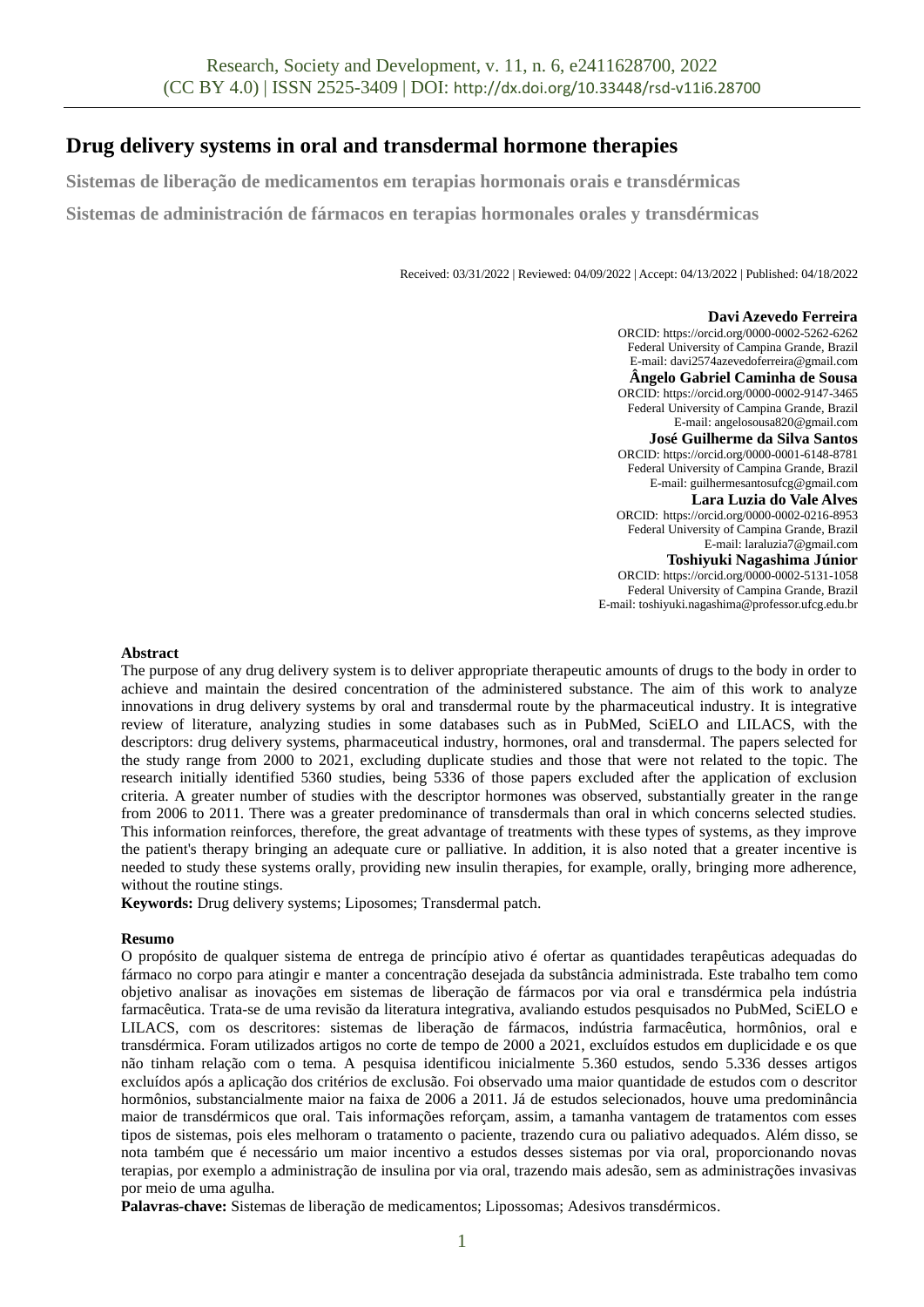#### **Resumen**

El propósito de cualquier sistema de administración de ingredientes activos es ofrecer las cantidades terapéuticas apropiadas del medicamento en el cuerpo para lograr y mantener la concentración deseada de la sustancia administrada. Este trabajo tiene como objetivo analizar las innovaciones en los sistemas de administración de fármacos orales y transdérmicos por parte de la industria farmacéutica. Esta es una revisión de la literatura integradora, evaluando estudios investigados en PubMed, SciELO y LILACS, con los descriptores: sistemas de liberación de fármacos, industria farmacéutica, hormonas, oral y transdérmica. Los artículos se utilizaron en el corte de tiempo de 2000 a 2021, excluyendo los estudios duplicados y aquellos que no estaban relacionados con el tema. La investigación identificó inicialmente 5360 estudios, siendo 5336 de esos artículos excluidos después de la aplicación de los criterios de exclusión. Se observó un mayor número de estudios con el descriptor hormonal, sustancialmente mayor en el rango de 2006 a 2011. A partir de los estudios seleccionados, hubo un mayor predominio de transdérmicos que orales. Dicha información refuerza así la ventaja de los tratamientos con este tipo de sistemas, porque mejoran el tratamiento del paciente, aportando una cura adecuada o paliativa. Además, también se observa que es necesario fomentar los estudios de estos sistemas por vía oral, proporcionando nuevas terapias, por ejemplo la administración de insulina por vía oral, aportando más apoyo, sin administraciones invasivas a través de una aguja. **Palabras clave:** Sistemas de liberación de medicamentos; Liposomas; Parche transdérmico.

### **1. Introduction**

Developing a safe and efficient drug delivery system is an objective of both the pharmaceutical industry and the pharmaceutical researcher (Zhang & Mao, 2017). The purpose of any active ingredient delivery system is to make the therapeutic quantities of an active ingredient available to the appropriate place in the body in order to promptly achieve and maintain the desired concentration of the administered substance. However, conventionally formulated drugs that use the systemic distribution mechanism may not meet these requirements and present many deficiencies, such as side effects in undirected cells and tissues, nonspecific toxicity and inability to accurately control dosage (Santini et al., 2000).

Controlled release systems that are based on the mediation of physical properties and environments offer advantages over their counterparts due to their non-invasivity and versatility in design and tuning. Thus, those systems can overcome many barriers of conventional drug delivery systems in order to increase the efficacy and targeting of the drug and decrease drug toxicity (Rodriguez-devora et al., 2012).

Most of the fundamental knowledge of controlled drug release, mainly orally and transdermal, was obtained between 1950 and 1980. However, the administration of oral medicines is the most convenient, contributing to the creation of c-release drugs controlled by this route, which continues to be developed (Yun et al., 2015).

Transdermal administration has obtained great attention due to the advantages over conventional oral dosage forms. In addition, transdermal administration can benefit from circumventing first-pass hepatic metabolism and factors that alter pharmacokinetics in the gastrointestinal tract, which may result in reduced absorption of hormones. Thus, this route of administration obtains significant gains regarding bioavailability and has risks and side effects associated with bioavailability reduction (Ching & Gupta, 2020).

On the other hand, in hormonal therapies, the continuous dosage of hormones induces the deregulation of hormone receptors in target cells that escape the usefulness of medications. Thus, controlled drug delivery systems through activation by external stimuli are of great applicability in the case of peptide hormones, such as insulin, calcitonin and human growth hormones (hGH) (Doostmohammadi et al., 2019).

Conventional drug administration has applicability characterized by limited efficacy, poor distribution and lack of selectivity. These limitations can be circumvented through the usability of controlled release systems (Wilczewska et al., 2012). Thus, the pharmaceutical industry taking advantage of controlled release systems can reduce drug toxicity, increase efficacy and achieve better dosage control. Therefore, it would optimize pharmacotherapeutic treatment, with the present study aiming to analyze innovations in drug delivery systems regarding both oral and transdermal hormone therapies by the pharmaceutical industry.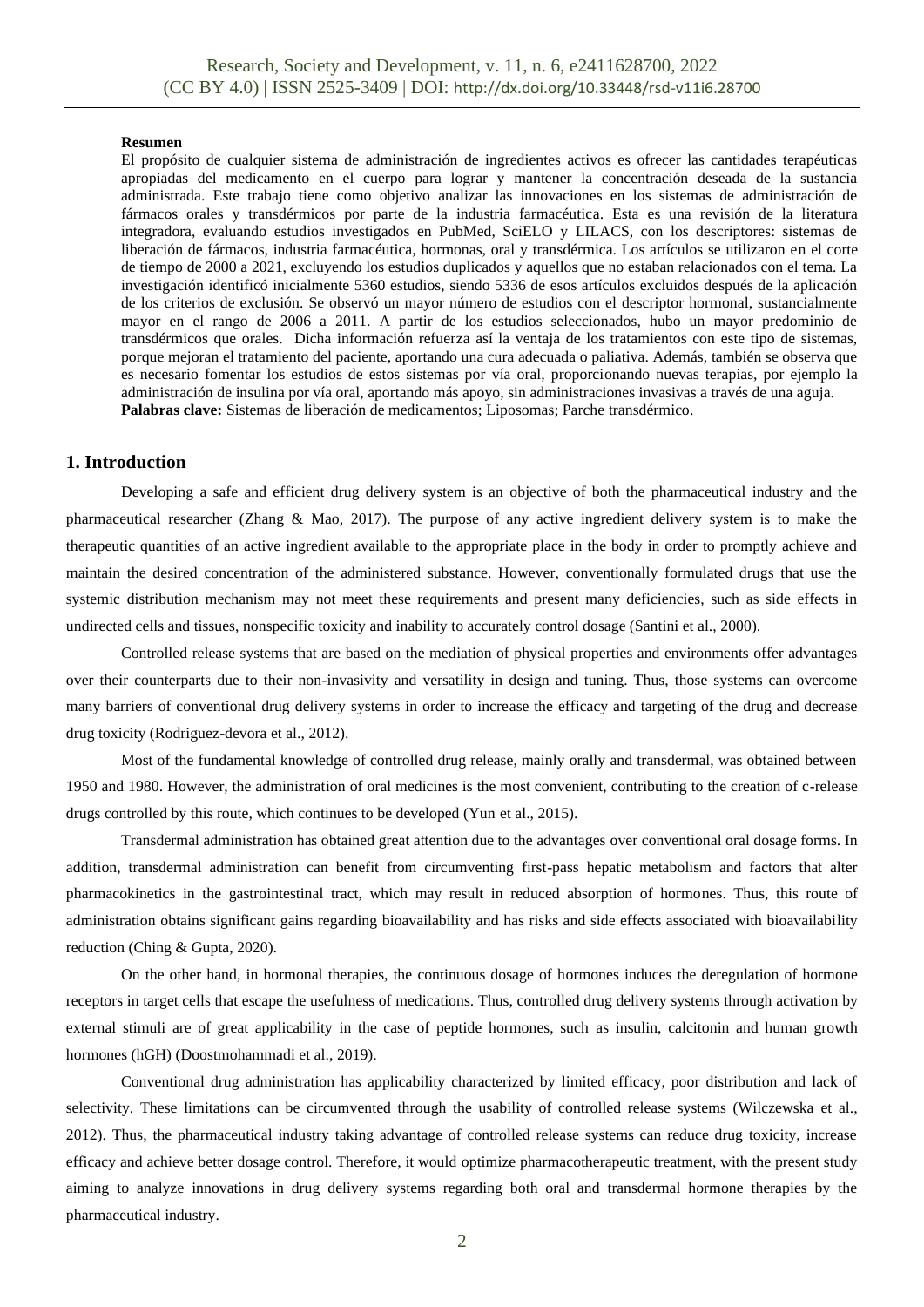# **2. Methodology**

The methodology adopted is based on an integrative type review of literature, which purpose was to synthesize a vast production of knowledge, providing reflections on the themes studied and gaps of knowledge that need to be filled (Sousa, Silva & Carvalho, 2010).

The study had as a guide question 'what is the role of the pharmaceutical industry in the innovations of oral and transdermal drug release system in hormonal treatments?' Since then, searches were conducted in bibliographic databases, *Scientific Electronic Library Online* (SciELO), *U.S. National Library of Medicine* (PUBMED) and Latin American and Caribbean Literature in Health Sciences (LILACS).

The boolean operator AND was used as a tool for the search of articles, which were correlated by the descriptors: Drug release systems AND new drugs AND hormones AND oral AND transdermal, all of them in English language. Those descriptors were chosen for a better specificity of studies and were analyzed in the basis of health descriptors (DeCS) of the VHL (Virtual Health Library).

The inclusion criteria were online available primary source articles related to drug delivery systems, published between 2000 and 2021 written in English and Portuguese. In addition, parts of textbooks were included, as well as other review articles, bringing a more general overview of the discussion of the subject under study in this review.

Exclusion criteria were articles that were not related to the theme of the current work, articles published before 2000 and duplicate papers.

## **3. Results and Discussion**

X The research initially identified 5360 studies, being 5336 of those papers excluded after the application of exclusion criteria (Figure 1).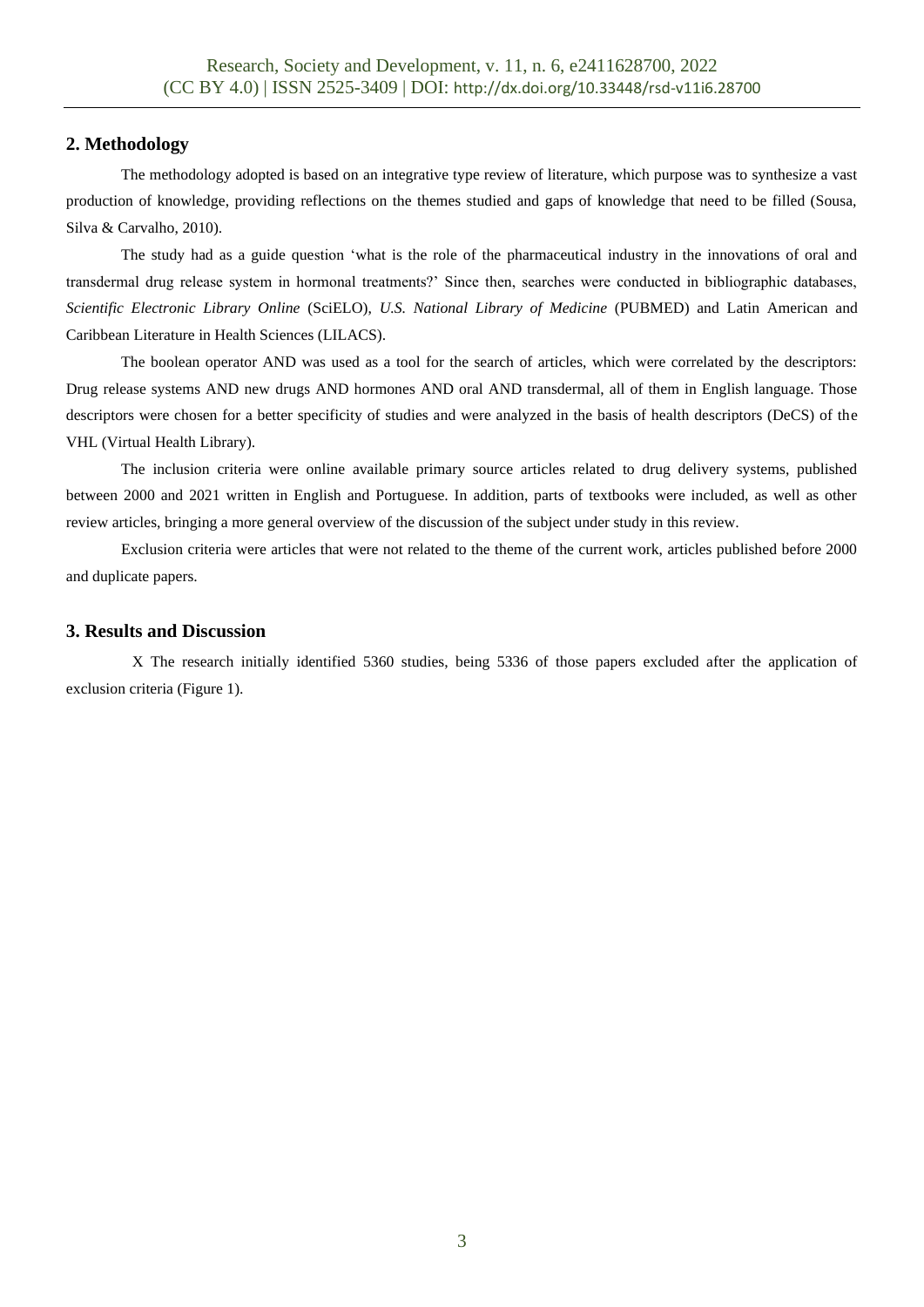

### **Figure 1.** Flowchart of the article selection process.

Source: Research data (2021).

The survey in the search engine of PubMed scientific articles results on the number of papers published in relation to the descriptors that were used, which were "drug delivery system", "pharmaceutical industry", "hormones", "oral" and "transdermal" (Table 1).

**Table 1.** Number of studies published in PubMed using the search engines "Drug release system", "New Drugs", "Hormones", "Oral", "Transdermal", in the last 20 years.

| <b>Descriptors</b>  | 2000 to 2005 | 2006 to 2011 | 2012 to 2016 | 2017 to 2021 | <b>Total</b> |
|---------------------|--------------|--------------|--------------|--------------|--------------|
| Drug release system | 20533        | 41655        | 52512        | 51828        | 166528       |
| New drugs           | 12603        | 16450        | 17851        | 19962        | 66866        |
| <b>Hormones</b>     | 206578       | 241327       | 222403       | 178673       | 848981       |
| Oral                | 132634       | 181423       | 212034       | 223320       | 749411       |
| <b>Transdermal</b>  | 7610         | 10057        | 10010        | 9136         | 36813        |

Source: Research data (2021).

A greater number of studies on hormones can be verified, being substantially higher from 2006 to 2011 in a pair with the other descriptors used in the research. In addition, it can be noted that studies on drug delivery systems have doubled, considering the years 2000 to 2005 and 2017 to 2021. On the other hand, studies on transdermal care reached levels little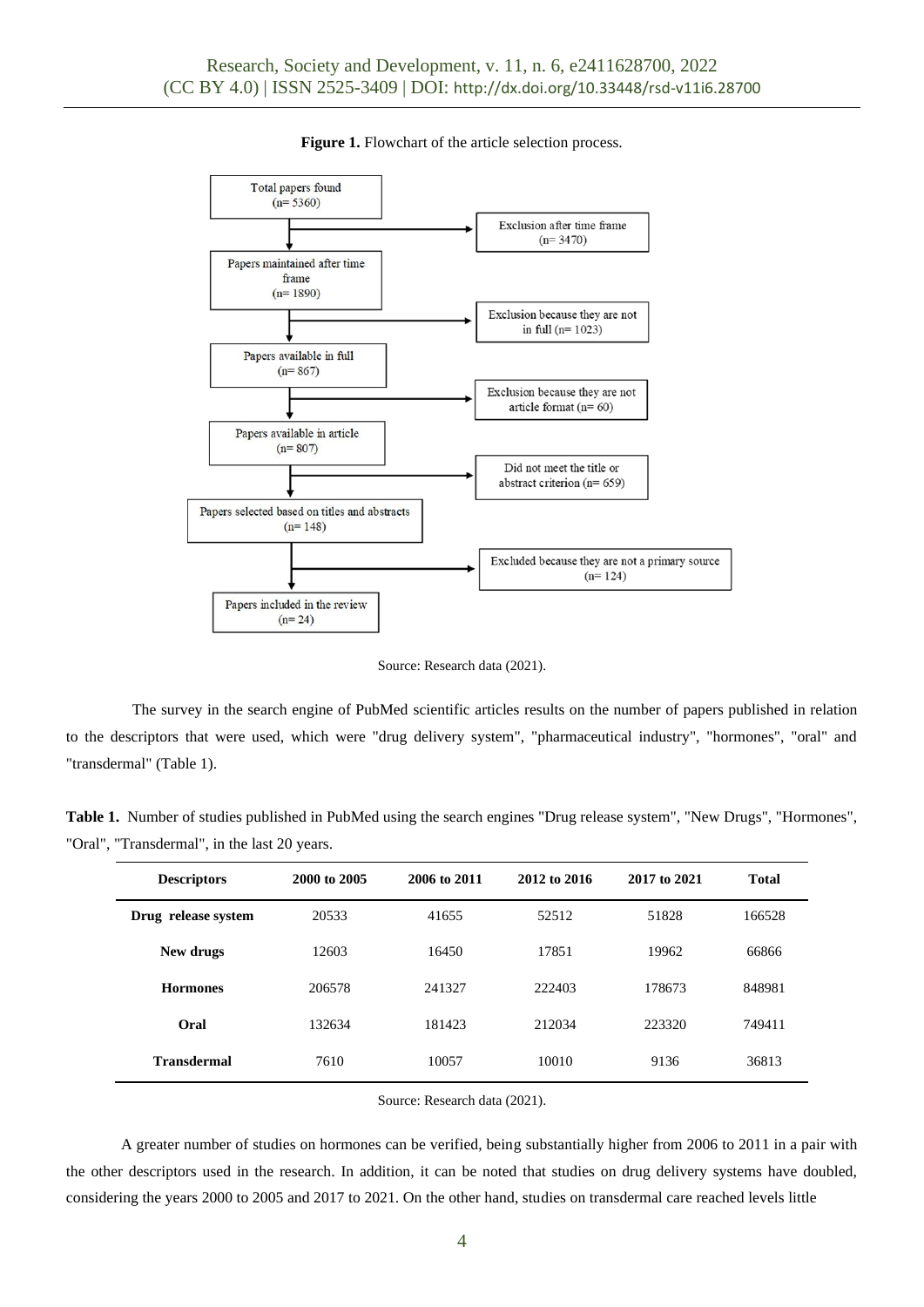beyond what was observed from 2006 to 2011 and 2012 to 2016, suggesting that studies with this type of system do not arouse a greater interest of researchers.

Regarding the detailed reading of the studies, 24 articles were selected because they met all previously established criteria. Thus, the discussion and analysis of the results were performed, presenting general characteristics such as author and year of publication, title of the study, type of release system used (oral or transdermal) and which pharmaceutical form used (Chart 1).

| <b>Reference</b>                      | Title of the study                                                                                                                                       | System type | <b>Therapy</b>    | <b>Pharmaceutical form</b> |
|---------------------------------------|----------------------------------------------------------------------------------------------------------------------------------------------------------|-------------|-------------------|----------------------------|
| Morishita et al., 2006.               | Novel oral insulin delivery systems based on complexation polymer hydrogels: Single and<br>multiple administration studies in type 1 and 2 diabetic rats | Oral        | Insulintherapy    | Hydrogels                  |
| Araújo; Pinto; Braga; Paula,<br>2003. | Formulações de Anestésicos Locais de Liberação Controlada: Aplicações Terapêuticas                                                                       | Transdermal | Local anesthetics | Liposomes                  |
| Morishita et al., 2002.               | Elucidation of the mechanism of incorporation of insulin in controlled release systems<br>based on complexation polymers                                 | Oral        | Insulintherapy    | Gel microparticles         |
| Santos; Castanho, 2002.               | Lipossomas: a bala mágica acertou?                                                                                                                       | $\ast$      |                   | Liposomes                  |
| Jain;<br>Panda:<br>Majumdar,<br>2004. | Eudragit S100 Entrapped Insulin Microspheres for Oral Delivery                                                                                           | Oral        | Insulintherapy    | Microspheres               |
| Silva et al., 2010.                   | Administração cutânea de fármacos: desafios e estratégias para o desenvolvimento de<br>formulações transdérmicas                                         | Transdermal |                   | Transdermal patches        |
| Habali et al., 2019.                  | Transdermal patches: Design and current approaches to painless drug delivery                                                                             | Transdermal |                   | $\ast$                     |
| Chorilli; Brizante, 2007.             | Aspectos gerais em sistemas transdérmicos de liberação de fármacos                                                                                       | Transdermal |                   | Transdermal patches        |

# **Chart 1.** Overview of selected studies.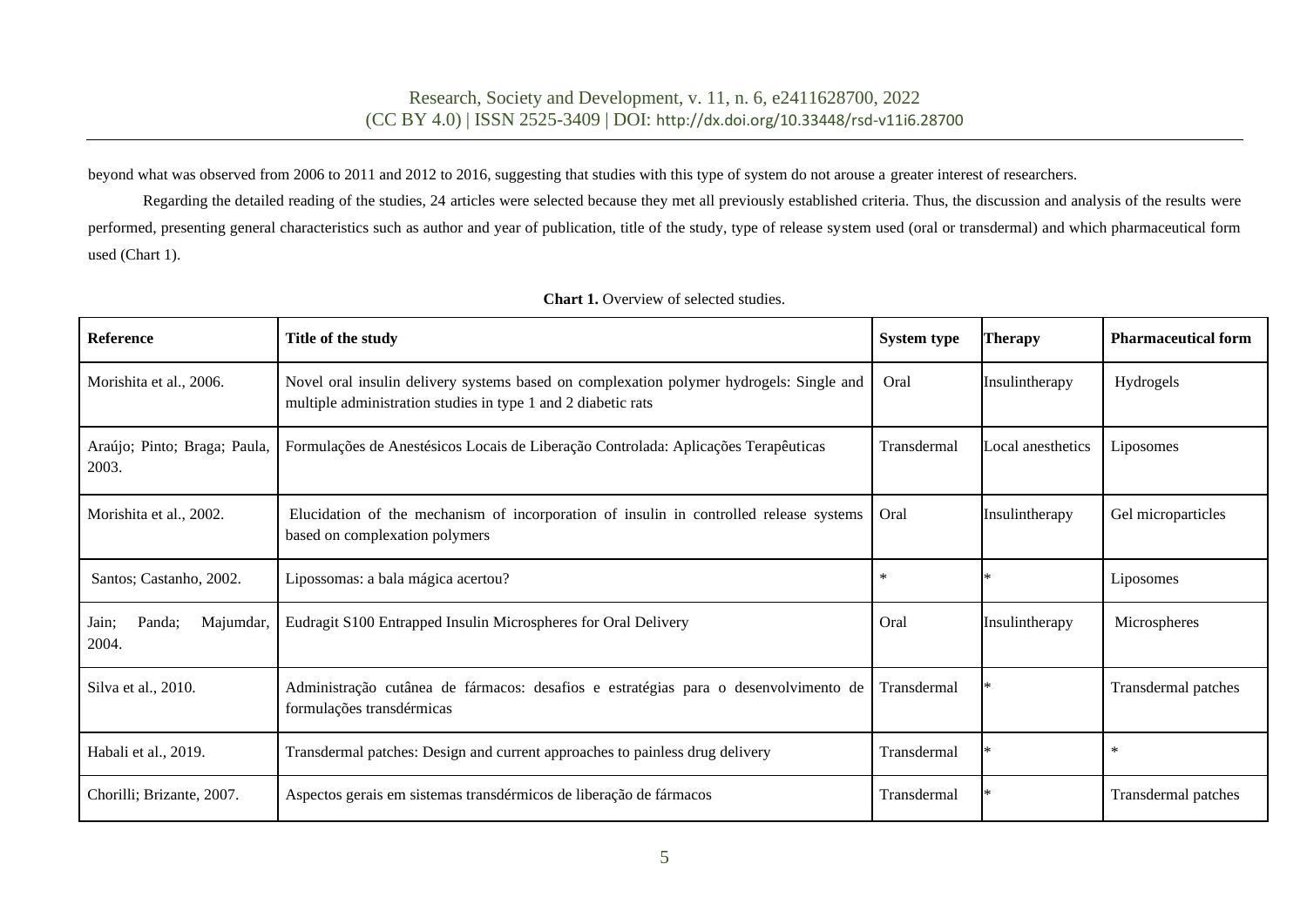# Research, Society and Development, v. 11, n. 6, e2411628700, 2022 (CC BY 4.0) | ISSN 2525-3409 | DOI: <http://dx.doi.org/10.33448/rsd-v11i6.28700>

| Reference                                 | Title of the study                                                                                            | System type                      | <b>Therapy</b>    | <b>Pharmaceutical form</b>                |  |
|-------------------------------------------|---------------------------------------------------------------------------------------------------------------|----------------------------------|-------------------|-------------------------------------------|--|
| Santos et al., 2011.                      | Influence of Rivastigmine transdermal on butyrylcholinesterase levels in patients with<br>Alzheimer's disease | Cholinergic agent<br>Transdermal |                   |                                           |  |
| Villanova;<br>Oréfice;<br>Cunha,<br>2010. | Aplicações Farmacêuticas de Polímeros                                                                         | $\ast$                           |                   | $\ast$                                    |  |
| Lauretti et al., 2009.                    | Avaliação do efeito antinociceptivo do fentanil transdérmico no controle da dor lombar<br>pós-operatória      | Transdermal                      | Antinociceptivo   | Transdermal patches                       |  |
| Yun; Lee; Park, 2015.                     | Controlled Drug Delivery: Historical perspective for the next generation                                      | $\ast$                           |                   | $\ast$                                    |  |
| Marwah, et al, 2014.                      | Permeation enhancer strategies in transdermal drug delivery                                                   | Transdermal                      |                   | $\ast$                                    |  |
| Devora, et al, 2012.                      | Physically facilitating drug-delivery systems                                                                 | $\ast$<br>Oncology               |                   | Nanomoléculas                             |  |
| Wilczewska, et, 2012.                     | Nanoparticles as drug delivery systems                                                                        | $\ast$                           | Oncology          | Liposomes                                 |  |
| Alyautdin, et al, 2014.                   | Nanoscale drug delivery systems and the blood-brain barrier                                                   | $\ast$                           | Central<br>system | nervous nanocarreador<br>and<br>liposomes |  |

# **Chart 1.** (Continuation).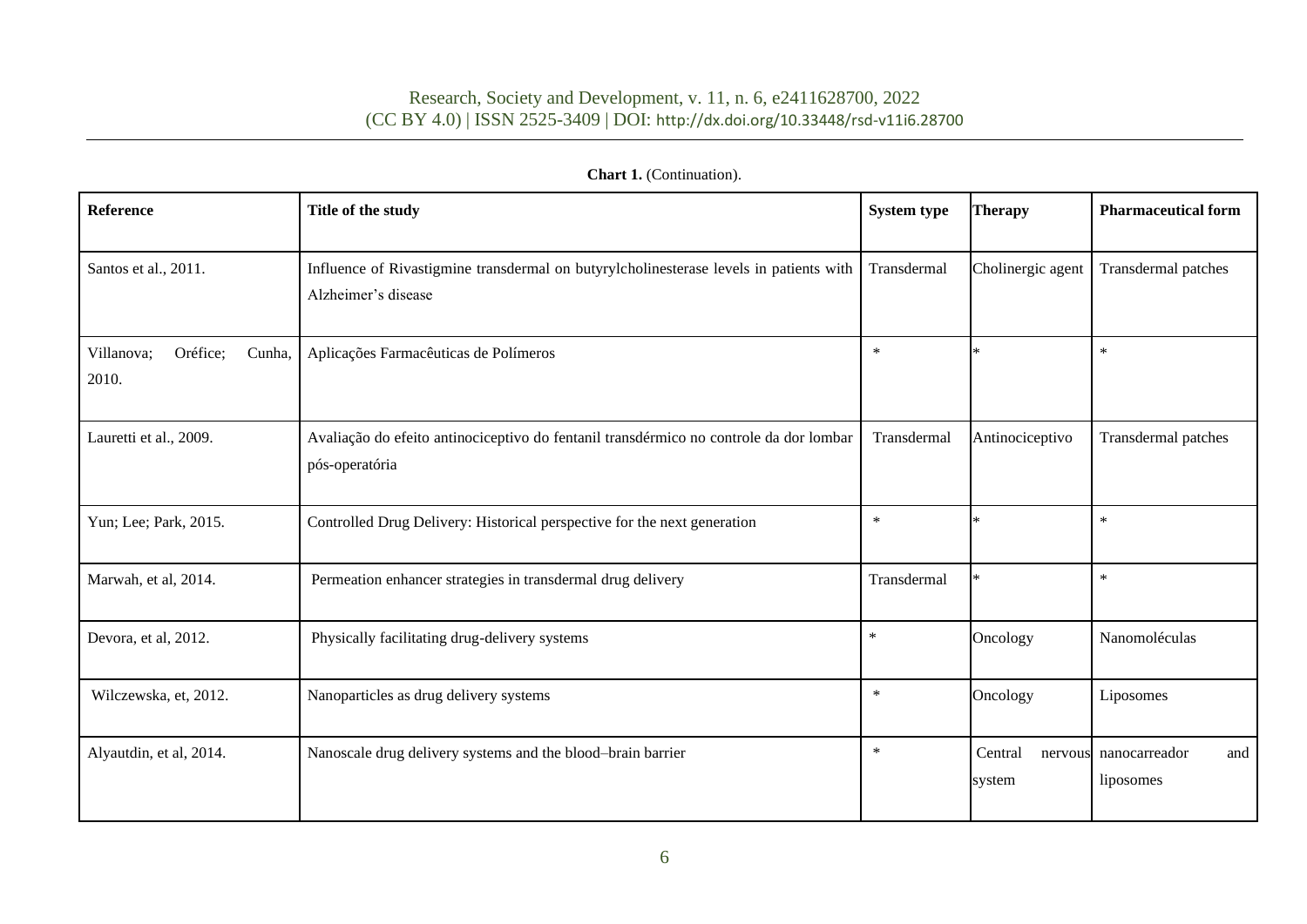| Reference                         | Title of the study                                                                                                       | <b>System type</b> | <b>Therapy</b>      | <b>Pharmaceutical form</b>            |
|-----------------------------------|--------------------------------------------------------------------------------------------------------------------------|--------------------|---------------------|---------------------------------------|
| Regenthal, et al, 2018.           | Pharmacokinetic evaluation of a transdermal anastrozole-in-adhesive formula                                              | Transdermal        | Hormone-sensitive   | Transdermal release                   |
| Department,<br>al.<br>et<br>2013. | SMART Drug Delivery Systems: Back to the Future vs. Clinical Reality                                                     | $\ast$             | Oncology            | liposomes, polymers, micelles         |
| Abramson, et al. 2019             | A luminal unfolding microneedle injector for oral delivery of macromolecules                                             | Oral               | Insulintherapy      | ingestible capsule                    |
| Massaro, et al, 2018.             | Halloysite nanotubes for efficient loading, stabilization and controlled release<br>of insulin                           | Oral               | Insulintherapy      | Halloysite nanotubes for insulin      |
| Takeuchi, et al, 2017.            | Estradiol-loaded PLGA nanoparticles for improving low bone mineral density<br>of cancellous bone caused by osteoporosis: | Transdermal        | Osteoporosis        | PLGA poli nanoparticles               |
| Shah, et al, 2021.                | Nanostructured Non-Ionic Surfactant Carrier-Based Gel for Topical Delivery<br>of Desoximetasone                          | Transdermal        | cutaneous psoriasis | Topical deoxymethasone gel            |
| Rajabalaya, et al, 2017.          | Oral and transdermal drug delivery systems: role of lipid-based lyotropic                                                | Oral               |                     | Lipid-based liotropic liquid crystals |
| Ng; Guptaa, 2019.                 | Transdermal drug delivery systems in diabetes management: A review                                                       | transdermal        | Insulintherapy      | Transdermal patches                   |

# Chart 1. (Continuation).

\* Not identified in manuscripts. Source: Research data (2021).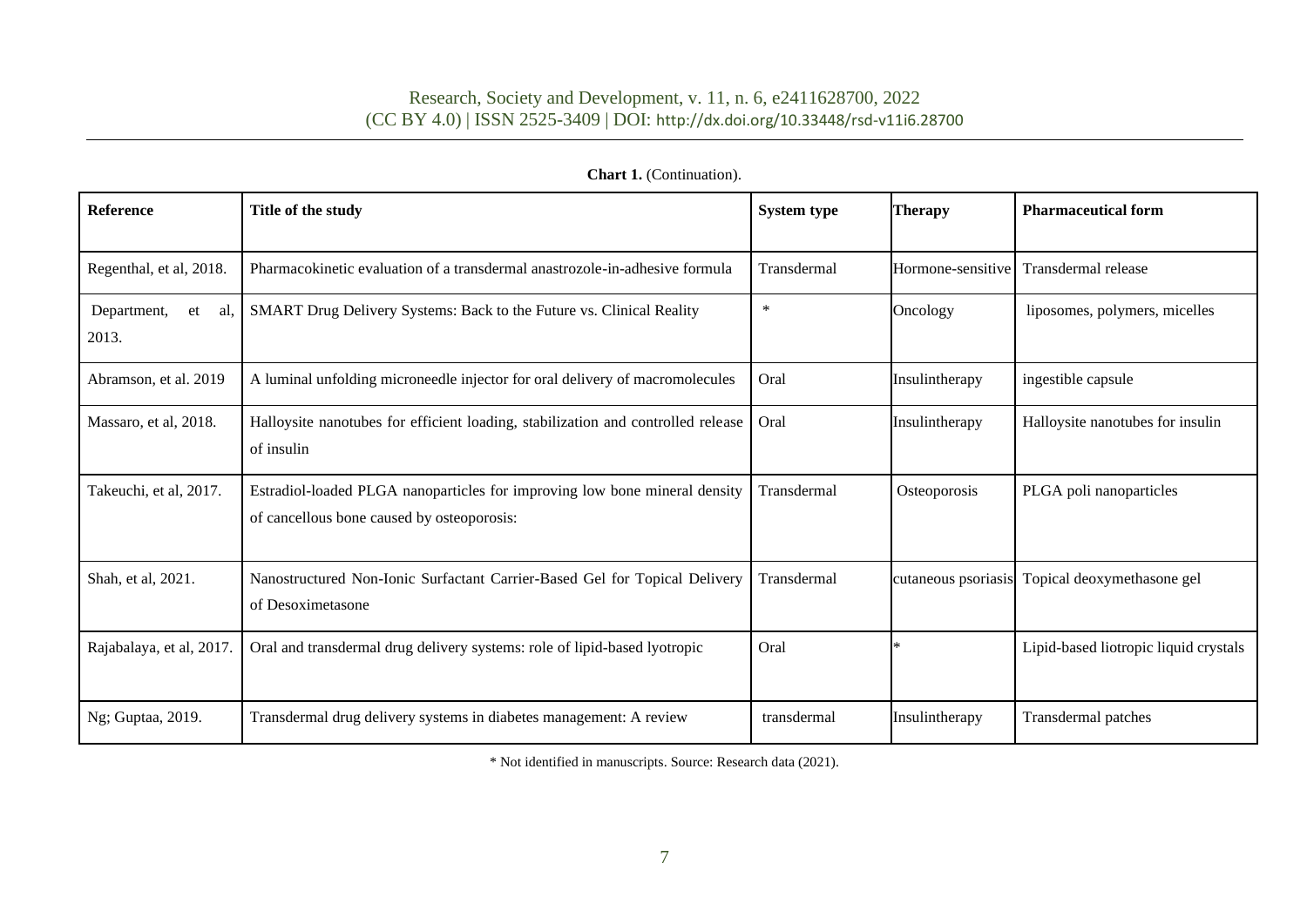The analyses of the articles make evident a greater number of studies transdermal than orally, especially in the forms of transdermal patches, making evident the difficulty of developing oral drug delivery systems.

### **3.1 Drug delivery systems - General aspects**

As it can be seen through the analysis of the selected articles, release systems were found in adhesive forms, in liposome, micro and nanoneedles formats, in which they provide a controlled release in the gastrointestinal system of such system active ingredients.

Controlled drug delivery systems solve active-principle physical-chemical problems, providing new therapeutic forms and new treatments for diseases. The prosperous future of active principles in delivery systems depends on whether the new delivery systems can exceed the limits set by humans the physiology and development process can be accelerated with new ways of thinking (Yun et al., 2015).

Innovations in drug delivery systems can be improved with the application of polymers, a class of materials quite correct for use in manipulations, that serves as an alternative to assist in the treatment of diseases (Rodriguez-Devora et al., 2012; Villanova et al., 2010).

Current advances in nanotechnology have rekindled interest in drug distribution. Therefore, the alternatives of new research in controlled drug delivery systems occur with a more rational approach, bringing good perspectives for new forms of the delivery of drugs into biological systems (Lammers, 2013).

Oral and transdermal forms of controlled drug release are one of the most viable alternatives for therapy, providing more constant plasma levels of active ingredients with targeted release at the site of action, in addition of reducing toxicity and undesirable side effects (Rajabalaya et al., 2017).

### **3.2 Oral use systems**

Articles that reported the aspects of oral drug release mentioned controlled release systems in nanoparticle or microparticulate formats, liposomes, which makes it worth noting that these systems orally try, as much as possible, to resemble the plasma membrane of cells, having the intention of providing a more effective absorption of the active ingredient used.

Being a widely used system, liposomes are structures formed by one or more concentric phospholipid bilayers, organized around an internal aqueous compartment. They may perform the function of drug carriers, biomolecules or diagnostic agents. There are several types of liposomes, some such as multilamelar vesicles (MVL), composed of several lipid bilayers, in addition to large unilamelar vesicles (UVL) and small vesicles (SUV), as well as giant unilamelars vesicles (GUV) and medium unilamelar vesicles (MUV). We also have multivesiculars (MVL) and oligolamelar vesicles (OLV) that have similarities with the unilamelar vesicles, and can be subdivided into small, large and giant (SOV, LOV and GOV) (Figure 2) (Santos & Castanho, 2002).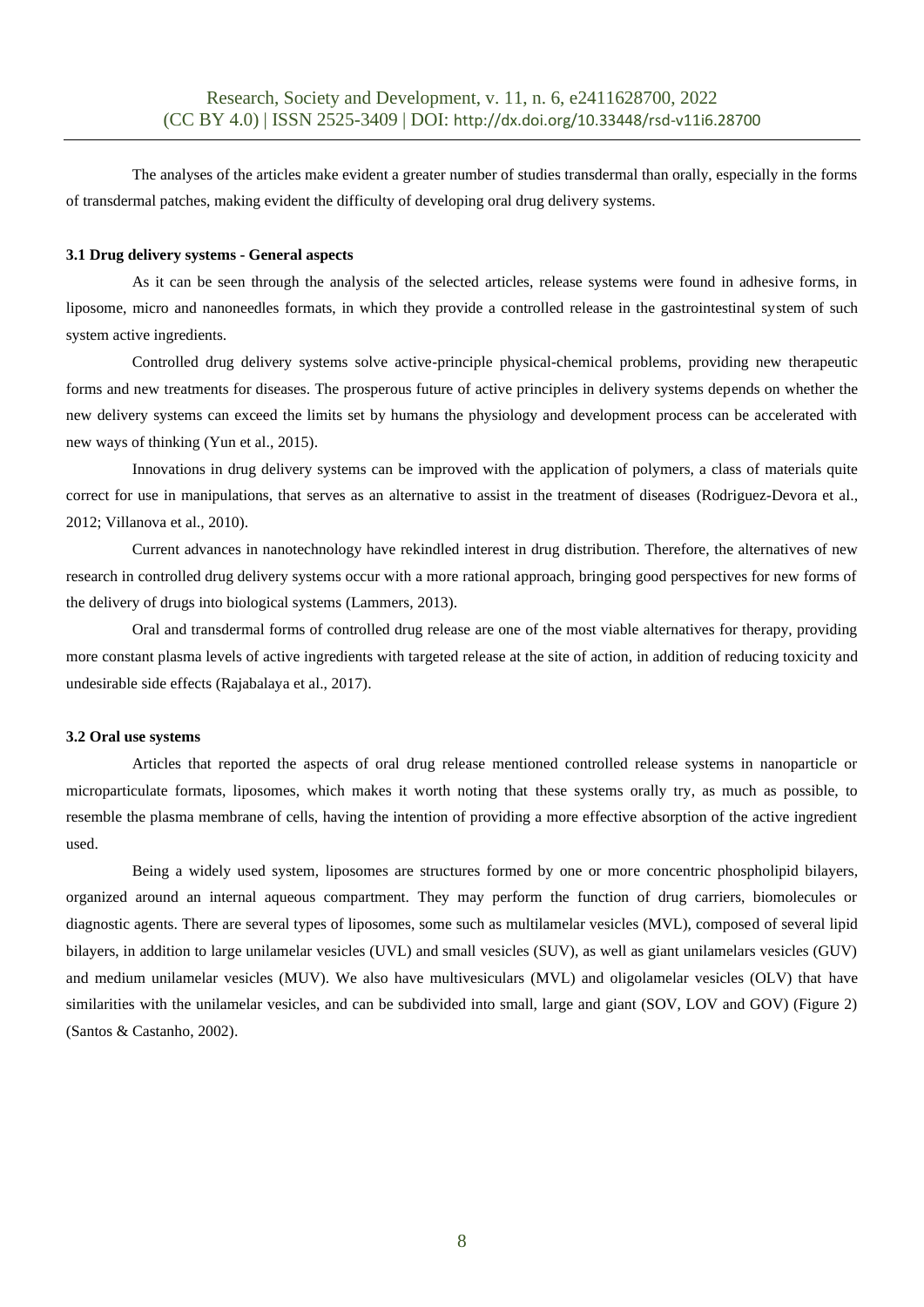**Figure 2.** Liposome structures.



Schematic representation of liposome types. (SUV) small unilamelar vesicles. (GUV) giant unilamelar vesicles. (MLV) multilamelar vesicles. (LUV) large unilamelar vesicles. (LOV) large oligolamelar vesicles. (SOV) small oligolamelar vesicles. (GOV) multivesicular giant oligolamelar vesicles (MVL). Source: Adapted from Santos e Castanho (2002).

Several nanostructures, including polymer liposomes, dendrorors, silicon or carbon materials, and magnetic nanoparticles, have been tested as transporters in drug delivery systems. All of them provide a better specificity of the active ingredient used, bringing modern forms of therapy, especially when there is a therapeutic and toxic range nearby. Numerous polymers are used for these systems, such as poly (lactic acid) (PLA), poly (lactic acid-co-glycolic acid) (PLGA), poly (εcaprolactone) (PCL) and also the copolymers of methacrylic acid and an acrylic or methacrylic terster (Wilczewska et al., 2012).

An alternative for the treatment of diabetes comes from oral administration, through drug-releasing systems such as hydrogels, microspheres, nanotubes and other forms of using, for example, complex polymers, All of these forms are somewhat innovative as, for several times, there have been studied alternative methods of oral administration of insulin, which can have as a hindrance the size of the molecule. These release systems are promising for such type of administration (Morishita et al., 2006; Jain, Panda & Majumdar, 2005; Morishita et al., 2002; Massaro et al., 2018).

Drug delivery systems appear as an alternative for molecules to pass through the blood-brain barrier (BHE) and exert their pharmacological activity. Systems such as nanocarriers and liposomes are used to pass drugs through BHE due to their lipophilic properties to cross the barrier (Alyautdin et al., 2014).

Nanoparticles are also used for the treatment of bone disorders, having the use of estradiol, through nanoparticle system with PLGA, presented a significant improvement in bone density in vivo assays, and being these relevant data acquired through the controlled release of drugs in the biological system (Takeuchi et al., 2017).

A studied system that proves to be quite interesting for the delivery of macromolecules are luminal-releasing microneedles orally. This type of system can guarantee the administration of active ingredients with large molecular chains, which prevent them from being used orally. This way, insulin and some drugs are administered intravenously, and may bring better treatment support (Abramson et al., 2019).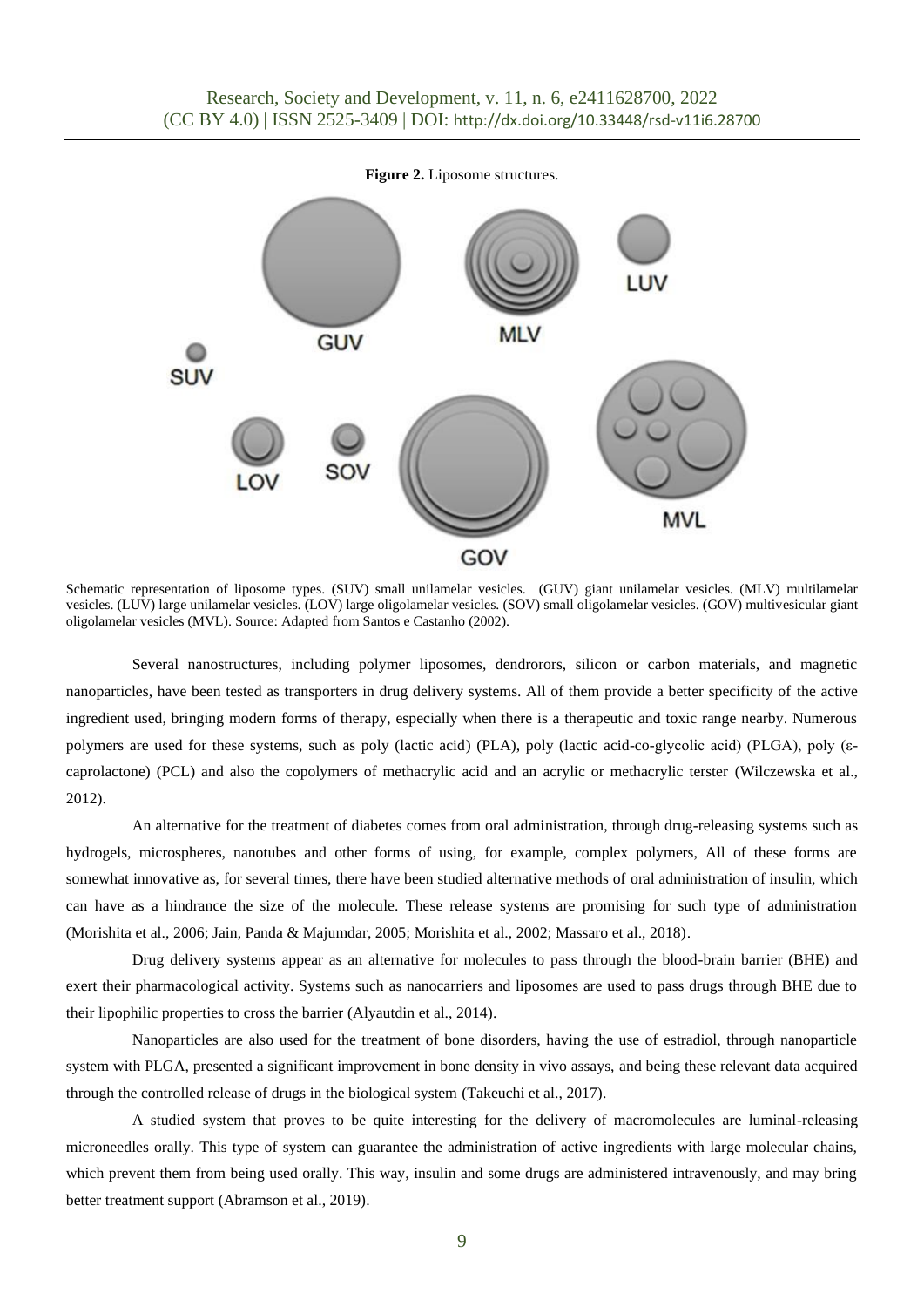## **3.3 Transdermal systems**

The mechanisms of permeation of drugs by the skin can be divided into transcellular (between the stratum corneum), intercellular (by stratum corneum) and transpendicular (by follicles and glands) (Figure 3) (Chorilli et al., 2007).





Source: Adapted from Chorilliet al. (2007).

There are two basic types of transdermal release systems: those that control the speed of drug release to the skin (reservoir system) and those that allow the skin to control the absorption speed (matrix system without controlling membrane and membrane). In addition, microcompartment and multi-layer systems (Figure 4) (Chorilli et al., 2007).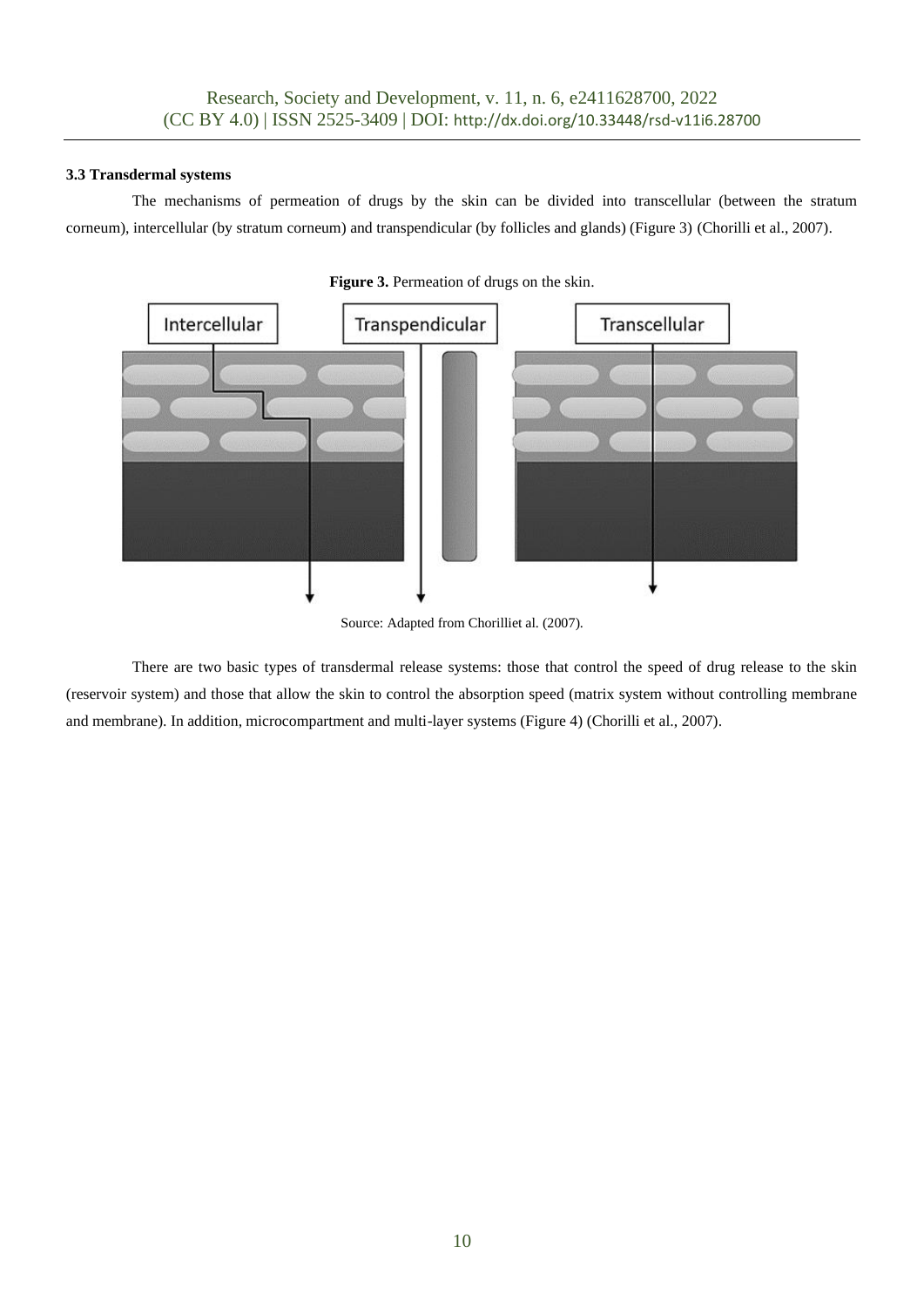

Figure 4. Types of transdermal adhesive systems.

Source: Adapted from Chorilli et al. (2007).

#### **3.4 Transdermal patches**

Development of formulation for the skin is an interesting transport strategy. The effect is the skin remedy itself, which represents alternative ways to overcome unnecessary aspects related to pharmacokinetic and pharmacodynamic characteristics of medications (Silva et al., 2010).

Such use of transdermal patches can prevent many problems related to oral medications, e.g.: first-pass hepatic metabolism, attacks of enzymatic digestion, hydrolysis of drugs and acid degradation, drug fluctuations and gastrointestinal irritation (Hanbali et al., 2019).

This pharmaceutical form has a simple, painless purpose and does not cause bleeding, having additional advantages such as ease of manufacture, distribution and elimination of drugs like nicotine patches (Silva et al., 2010).

#### **3.5 Transdermal permeation**

Ensure effective penetration through skin barriers is important for the development of this pharmaceutical form, as well as aspects such as concentration and nature of active ingredients, appropriate choice of excipients and the type of system that will be used to transport the drug (Silva et al., 2010).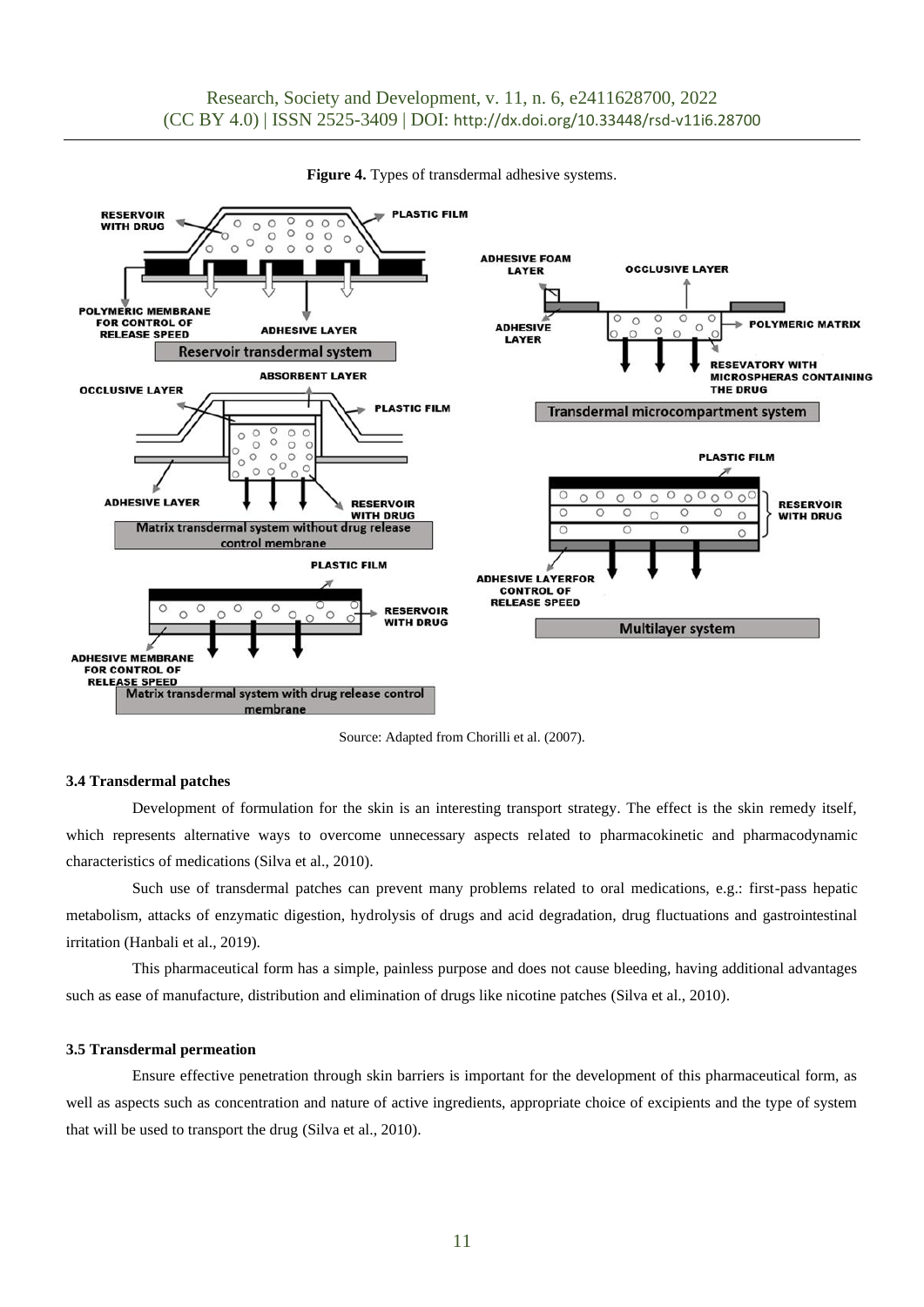These drugs present high hydrophilia when they are destined to permeation of the cutaneous pathway present difficulty in penetrating the stratum corneum, which will cause their retention. However, it is important that the drug presents a balance between its hydrophilia or lipophilia, having a partition coefficient between 1 and 3 (Silva et al., 2010).

Other chemical physical factors are relevant in transdermal administration such as molecular size, solubility, ionization and diffusion coefficient. However, it is important to emphasize the importance of considering the individual factors of each individual, as the physiology of each skin directly interferes with the permeation of the transdermal drug, such as young skins of newborns who have their surface slightly hydrophobic (Marwah et al., 2014).

#### **3.6 Hormonal treatments of diseases**

Diabetes mellitus is a chronic pathology that happens when the pancreas does not produce enough amounts of insulin. Its treatment is difficult due to the necessity of a continuous control of blood glucose. In order to do this, the patient uses oral tablets or administration of injectable insulin. The two forms of control treatment often present low patient adtake (Ching-ng & Gupta, 2020).

Though, transdermal systems can be used to optimize diabetes control treatment. Because they have advantages with greater bioavailability than the oral route due to the first-pass hepatic metabolization does not occurring, it is less invasive than intravenous methods, as well as it is painless, and, as a controlled release system, it reduces the dosage and frequency of application of this pharmaceutical form for a prolonged glucose control, thus improving treatment adhering (Ching-ng & Gupta, 2020).

Other disease treatments, such as postmenopausal hormone-sensitive breast cancer and chronic autoimmune skin psoriasis, have also greatly benefited from the new controlled drug delivery systems. For example, this type of breast cancer is treated with oral anastrozole and is often associated with serious side effects. However, this pharmaceutical innovation comes as a new treatment alternative for various diseases (Regenthal et al., 2018; Shah et al., 2021).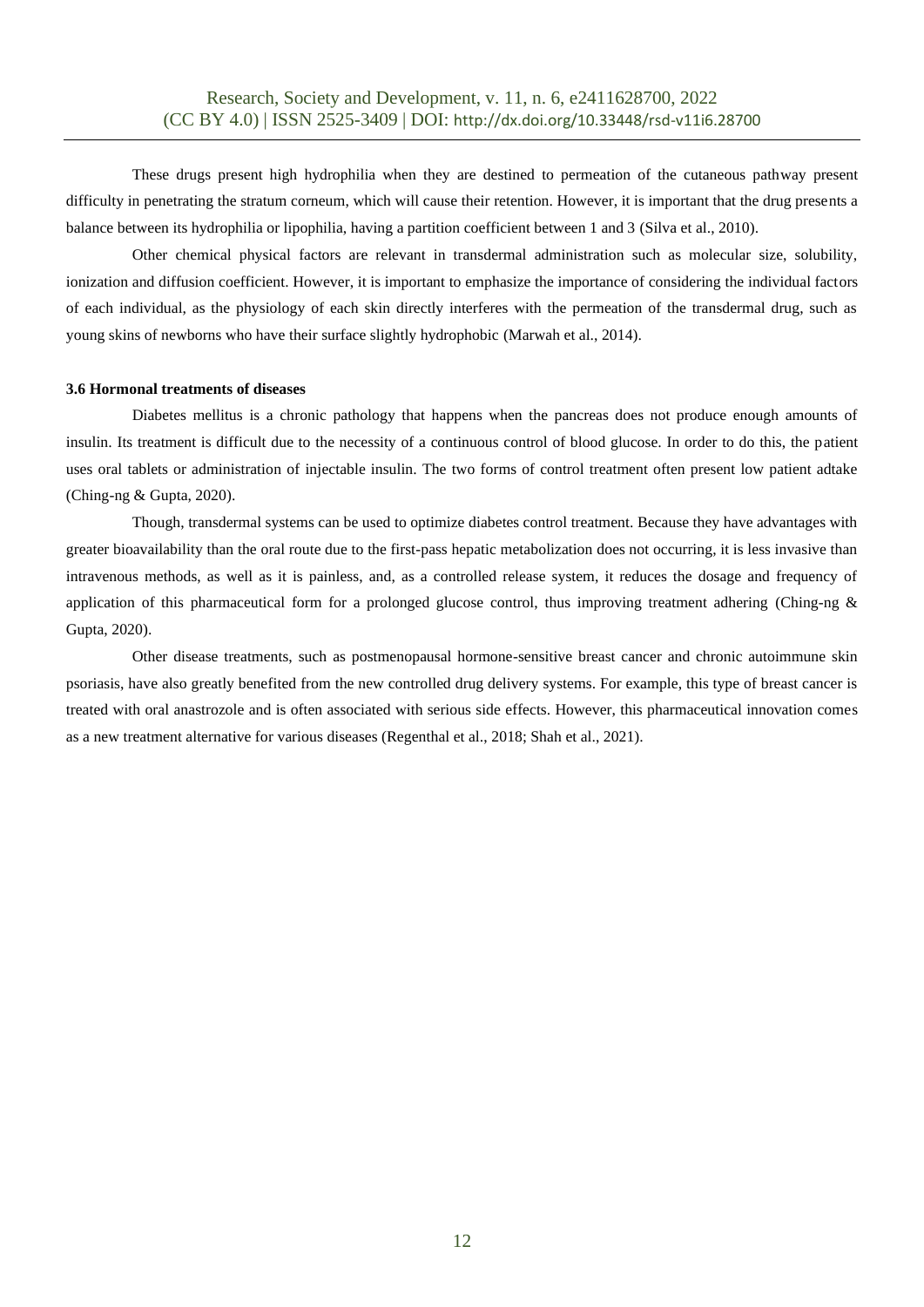### **3.7 Medicines using new drug delivery systems already in the pharmaceutical Market**

| <b>Drug</b>                 | <b>Pharmaceutical form</b>     | <b>Trade name</b>                            | <b>Manufacturer</b>                    | <b>Use</b>  | <b>Clinical use</b>               |
|-----------------------------|--------------------------------|----------------------------------------------|----------------------------------------|-------------|-----------------------------------|
| Nicotine                    | Adhesive                       | Nicoderm/Nicontr Marion Merrel<br>$O^{1(8)}$ | Dow Parke-<br>Davis                    | T           | Tobacco addicts                   |
| Fentanyl                    | Adhesive                       | Duragesic®                                   | Janssen Pharm                          | $\mathbf T$ | Severe pain                       |
| Scopolamine                 | Adhesive                       | Transderm-Scop® Alza/Novartis                |                                        | $\mathbf T$ | Feeling sick and<br>severe cramps |
| Clonidine                   | Adhesive                       | Catapress TTS®                               | Alza<br>Corp./Boehrin<br>ger Ingelhein | T           | Antihypertensive                  |
| Estradiol                   | Adhesive                       | Estraderm®                                   | Alza<br>Corp./Novartis                 | T           | Estrogen<br>deficiency            |
| Diclofenac                  | Coated tablets                 | Biofenac®                                    | Aché                                   | $\Omega$    | Anti-<br>inflammatory             |
| Diltiazem<br>Hydrochloride  | Capsules containing<br>pallets | Cardizem®                                    | Baldacci                               | $\Omega$    | Angina pectoris<br>vasospastic    |
| Nphedipine                  | Pill medicine                  | Adalat <sup>®</sup>                          | Bayer                                  | $\Omega$    | systemic arterial<br>hypertension |
| Paroxetine<br>hydrochloride | Coated tablets                 | Aropax <sup>®</sup>                          | GlaxoSmithKl<br>ine                    | $\Omega$    | Depressive<br>disorder            |
| Lithium carbonate           | Pill medicine                  | Carbolitium®                                 | Eurofarma                              | $\Omega$    | Bipolar disorder                  |

**Table 2.** Drugs in a controlled oral and transdermal release system available on the Market.

T = Transdermal. O = Oral. Source: Research data (2021).

## **4. Conclusion**

It is evident that this field of research of the pharmaceutical industry is quite promising due to the periodic inclusion of new drugs that deliver the active principle in a release system capable of modulating its release in the pharmaceutical market. The new systems of controlled drug release have emerged to solve difficulties present in traditional drugs, improving pharmacokinetic properties for better treatment, decreasing side effects and increasing dosage accuracy, thereby improving patient's treatment of treatment.